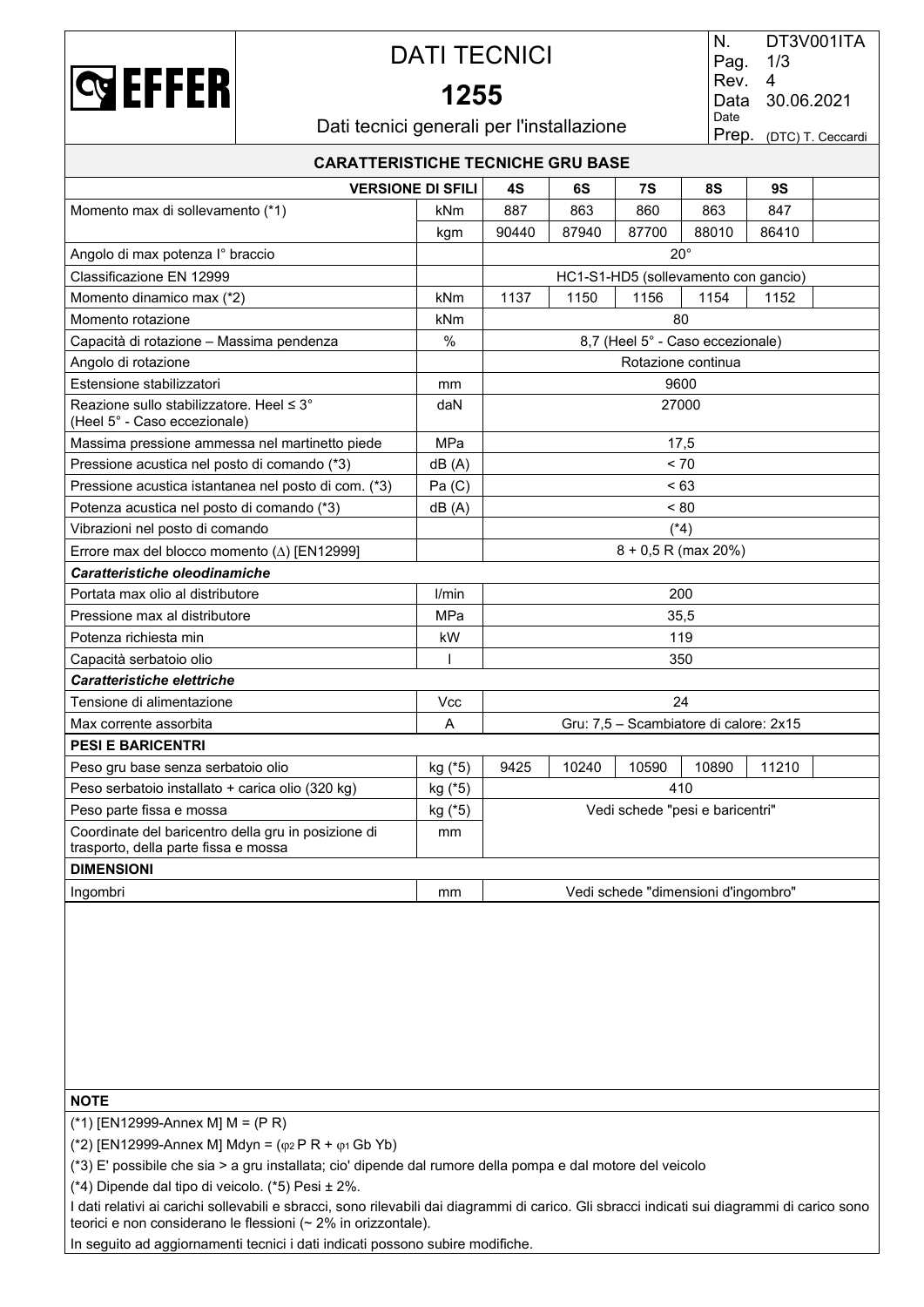

# DATI TECNICI

# **1255**

Dati tecnici generali per l'installazione

| <b>OPZIONI / ACCESSORI</b>                                    |    |    |     |     |                     |     |  |  |
|---------------------------------------------------------------|----|----|-----|-----|---------------------|-----|--|--|
| 6S<br>8S<br><b>9S</b><br><b>VERSIONE DI SFILI</b><br>4S<br>7S |    |    |     |     |                     |     |  |  |
| Gancio gru base                                               |    |    |     |     |                     |     |  |  |
| Portata max                                                   |    |    |     |     | 30                  |     |  |  |
| Peso                                                          | kg | 65 |     |     |                     |     |  |  |
| Diametro perno di fissaggio                                   | mm | 50 |     |     |                     |     |  |  |
| Comandi supplementari                                         |    |    |     |     |                     |     |  |  |
| 1 comando + tubazioni per aliment. disp. raccoglitubi         | kg | 20 |     |     |                     |     |  |  |
| Dispositivo raccoglitubazioni per 1 comando                   | kg |    | 130 | 145 | 160                 | 100 |  |  |
| Avvolgitubo per 1 comando                                     | kg |    |     |     |                     |     |  |  |
| 2 comandi + tubazioni per aliment. disp. raccoglitubi         | Кg |    |     |     | 40                  |     |  |  |
| Dispositivo raccoglitubazioni per 2 comandi                   | kg |    | 180 | 205 | 225                 | 180 |  |  |
| Avvolgitubo per 2 comandi                                     | kg |    |     |     |                     |     |  |  |
| Vari                                                          |    |    |     |     |                     |     |  |  |
| Stabilizzatori: variante girevole idraulica                   | kg |    |     |     | $10(n°1) - 20(n°2)$ |     |  |  |
| Diametro perno spinatura sfili (dove previsto)                | mm |    | 28  | 28  | 28                  | 28  |  |  |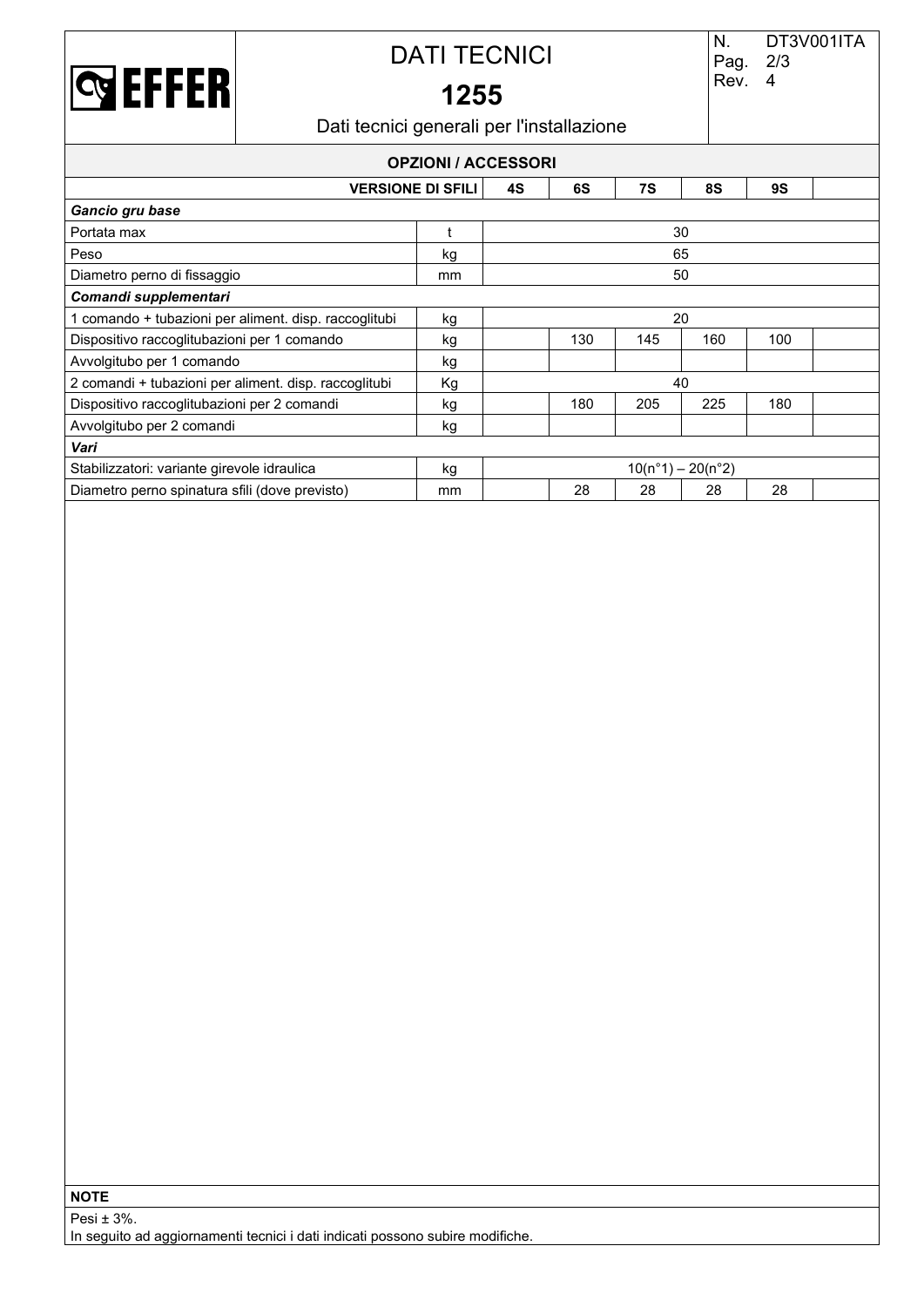

### DATI TECNICI

## **1255**

Dati tecnici generali per l'installazione

| <b>ATTREZZATURE</b>                                  |      |    |         |                |                   |                |  |  |  |
|------------------------------------------------------|------|----|---------|----------------|-------------------|----------------|--|--|--|
| <b>VERSIONE DI SFILI</b>                             |      | 4S | 6S      | 7S             | 8S                | <b>9S</b>      |  |  |  |
| Prolunghe gru base                                   |      |    |         |                |                   |                |  |  |  |
| 1a prolunga manuale: peso                            | kg   |    |         |                |                   |                |  |  |  |
| 2a prolunga manuale: peso                            | kg   |    |         |                |                   |                |  |  |  |
| 3a prolunga manuale: peso                            | kg   |    |         |                |                   |                |  |  |  |
| Diametro perno di fissaggio prolunghe                | mm   |    |         |                |                   |                |  |  |  |
| Gancio: portata max                                  | t    |    |         |                |                   |                |  |  |  |
| Gancio: peso                                         | kg   |    |         |                |                   |                |  |  |  |
| Gancio: diametro perno di fissaggio                  | mm   |    |         |                |                   |                |  |  |  |
|                                                      |      |    |         |                |                   |                |  |  |  |
| Snodo supplementare tipo "LIGHT"                     | tipo |    |         |                | <b>JIB100B</b>    |                |  |  |  |
| Versione 4S: peso                                    | kg   |    |         |                | 805               |                |  |  |  |
| 1a prolunga manuale: peso                            | kg   |    |         |                | 36                |                |  |  |  |
| 2a prolunga manuale: peso                            | kg   |    |         |                | 31                |                |  |  |  |
| Versione 6S: peso                                    | kg   |    |         |                | 960               |                |  |  |  |
| 1a prolunga manuale: peso                            | kg   |    |         |                | 31                |                |  |  |  |
| 2a prolunga manuale: peso                            | kg   |    |         |                |                   |                |  |  |  |
| Diametro perno di fissaggio snodo                    | mm   |    |         |                | 55                |                |  |  |  |
| Diametro perno spinatura sfili snodo (dove previsto) | mm   |    |         |                | 20                |                |  |  |  |
| Diametro perno di fissaggio prolunghe dopo snodo     | mm   |    |         |                | 22                |                |  |  |  |
| Gancio: portata max                                  | t    |    |         |                | 8                 |                |  |  |  |
| Gancio: peso                                         | kg   |    |         |                | $\overline{7}$    |                |  |  |  |
| Gancio: diametro perno di fissaggio                  | mm   |    |         |                | 25                |                |  |  |  |
| Snodo supplementare tipo "HEAVY DUTY                 | tipo |    | JIB260D | <b>JIB140C</b> | <b>JIB140C</b>    | <b>JIB100B</b> |  |  |  |
| Versione 4S: peso                                    | kg   |    | 1410    | 1070           | 920               | 805            |  |  |  |
| 1a prolunga manuale: peso                            | kg   |    |         | 47             | 47                | 36             |  |  |  |
| 2a prolunga manuale: peso                            | kg   |    |         | 42             | 42                | 31             |  |  |  |
| Versione 6S: peso                                    | kg   |    | 1660    | 1250           | 1100              | 960            |  |  |  |
| 1a prolunga manuale: peso                            | kg   |    | 57      | 37             | 37                | 31             |  |  |  |
| 2a prolunga manuale: peso                            | kg   |    | 38      | 33             | 33                |                |  |  |  |
| Diametro perno di fissaggio snodo                    | mm   |    | 28      | 28             | 55                | 55/50          |  |  |  |
| Diametro perno spinatura sfili snodo (dove previsto) | mm   |    |         |                | 20                |                |  |  |  |
| Diametro perno di fissaggio prolunghe dopo snodo     | mm   |    |         |                | $22(25 - JIB 6S)$ |                |  |  |  |
| Gancio: portata max                                  | t    |    | 11.5    | 8              | $\bf 8$           | 8              |  |  |  |
| Gancio: peso                                         | kg   |    | 15      | $\overline{7}$ | $\overline{7}$    | $\overline{7}$ |  |  |  |
| Gancio: diametro perno di fissaggio                  | mm   |    | 35      | 25             | 25                | 25             |  |  |  |

### **NOTE**

Pesi ± 3%.

I dati relativi ai carichi sollevabili e sbracci, sono rilevabili dai diagrammi di carico. Gli sbracci indicati sui diagrammi di carico sono teorici e non considerano le flessioni (~ 2% in orizzontale).

In seguito ad aggiornamenti tecnici i dati indicati possono subire modifiche.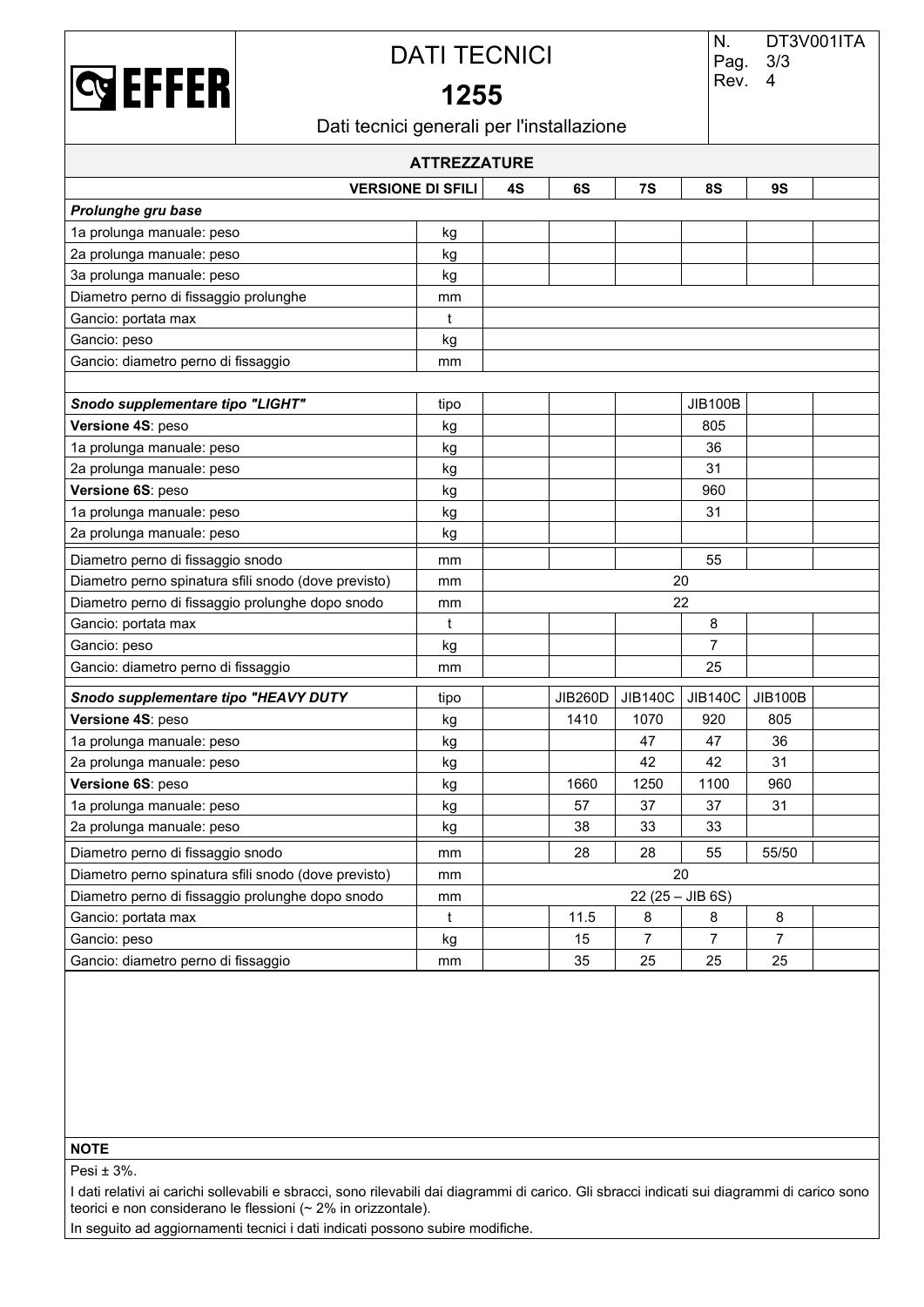

# TECHNICAL SPECIFICATION

**1255**

| N.   | DT3V001ENG              |
|------|-------------------------|
| Pag. | 1/3                     |
| Rev. | 4                       |
| Data | 30.06.2021              |
| Date |                         |
|      | Prep. (DTC) T. Ceccardi |

General technical specification for installation

| <b>BASIC CRANE TECHNICAL SPECIFICATION</b>                                          |              |       |       |                                     |       |           |  |  |
|-------------------------------------------------------------------------------------|--------------|-------|-------|-------------------------------------|-------|-----------|--|--|
| <b>EXTENSION VERSION</b>                                                            |              | 4S    | 6S    | 7S                                  | 8S    | <b>9S</b> |  |  |
| Maximum lifting moment (*1)                                                         | <b>kNm</b>   | 887   | 863   | 860                                 | 863   | 847       |  |  |
|                                                                                     | kgm          | 90440 | 87940 | 87700                               | 88010 | 86410     |  |  |
| Maximum lifting angle with first boom                                               |              |       |       | $20^{\circ}$                        |       |           |  |  |
| EN 12999 classification                                                             |              |       |       | HC1-S1-HD5 (lifting by hook)        |       |           |  |  |
| Maximum dynamic moment (*2)                                                         | kNm          | 1137  | 1150  | 1156                                | 1154  | 1152      |  |  |
| Slewing moment                                                                      | kNm          |       |       | 80                                  |       |           |  |  |
| Slewing capacity - Max slope                                                        | %            |       |       | 8,7 (Heel 5° - Exceptional case)    |       |           |  |  |
| Slewing angle                                                                       |              |       |       | Continuous slewing                  |       |           |  |  |
| Stabilizer extension                                                                | mm           |       |       | 9600                                |       |           |  |  |
| Reaction on stabilizer. Heel $\leq 3^{\circ}$<br>(Heel 5° - Exceptional case)       | daN          |       |       | 27000                               |       |           |  |  |
| Maximum permissible pressure in the cylinder foot                                   | MPa          |       |       |                                     | 17,5  |           |  |  |
| A-weighted emission sound pressure (*3)                                             | dB(A)        |       |       |                                     | < 70  |           |  |  |
| Peak C-weighted instantaneous sound pressure (*3)                                   | Pa(C)        |       |       |                                     | < 63  |           |  |  |
| A-weighted sound power (*3)                                                         | dB(A)        |       |       |                                     | ~< 80 |           |  |  |
| Vibrations at the control post                                                      |              |       |       | $(*4)$                              |       |           |  |  |
| Max moment limiter error (D) [EN12999]                                              |              |       |       | 8 + 0,5 R (max 20%)                 |       |           |  |  |
| <b>Hydraulic features</b>                                                           |              |       |       |                                     |       |           |  |  |
| Max oil delivery to controlbank                                                     | l/min        |       |       | 200                                 |       |           |  |  |
| Max pressure to controlbank                                                         | <b>MPa</b>   |       |       | 35,5                                |       |           |  |  |
| Min required power                                                                  | kW           |       |       | 119                                 |       |           |  |  |
| Oil tank capacity                                                                   | $\mathsf{I}$ |       |       | 350                                 |       |           |  |  |
| Electric data                                                                       |              |       |       |                                     |       |           |  |  |
| Input voltage                                                                       | <b>Vdc</b>   |       |       |                                     | 24    |           |  |  |
| Max absorbed current                                                                | A            |       |       | Crane: 7,5 - Oil cooler: 2x15       |       |           |  |  |
| <b>WEIGHTS AND BARYCENTRES</b>                                                      |              |       |       |                                     |       |           |  |  |
| Weight of standard crane without oil tank                                           | kg (*5)      | 9425  | 10240 | 10590                               | 10890 | 11210     |  |  |
| Tank + oil fill weight (320kg)                                                      | kg (*5)      |       |       | 410                                 |       |           |  |  |
| Fix and movable part weight                                                         | kg (*5)      |       |       | See sheet "weights and barycentres" |       |           |  |  |
| Crane barycentre coordinates, in transport<br>configuration (fixed and moving part) | mm           |       |       |                                     |       |           |  |  |
| <b>DIMENSIONS</b>                                                                   |              |       |       |                                     |       |           |  |  |
| Overall dimensions                                                                  | mm           |       |       | See sheet "overall dimensions"      |       |           |  |  |

#### **NOTES**

(\*1) [EN12999-Annex M] M = (P R)

(\*2) [EN12999-Annex M] Mdyn =  $(\varphi_2 P R + \varphi_1 Gb Yb)$ 

(\*3) It may be > when the crane is installed; this depends on the noise from the pump and the vehicle engine.

 $(*)$  Depends on the type of vehicle.  $(*)$  Weights  $± 3\%$ .

The figures for liftable loads and outreaches may be found in the loading diagrams. The outreaches indicated in the diagrams are theoretical and do not consider boom flexing ( $\sim$  2% horizontally).

Technical modifications may change the stated data.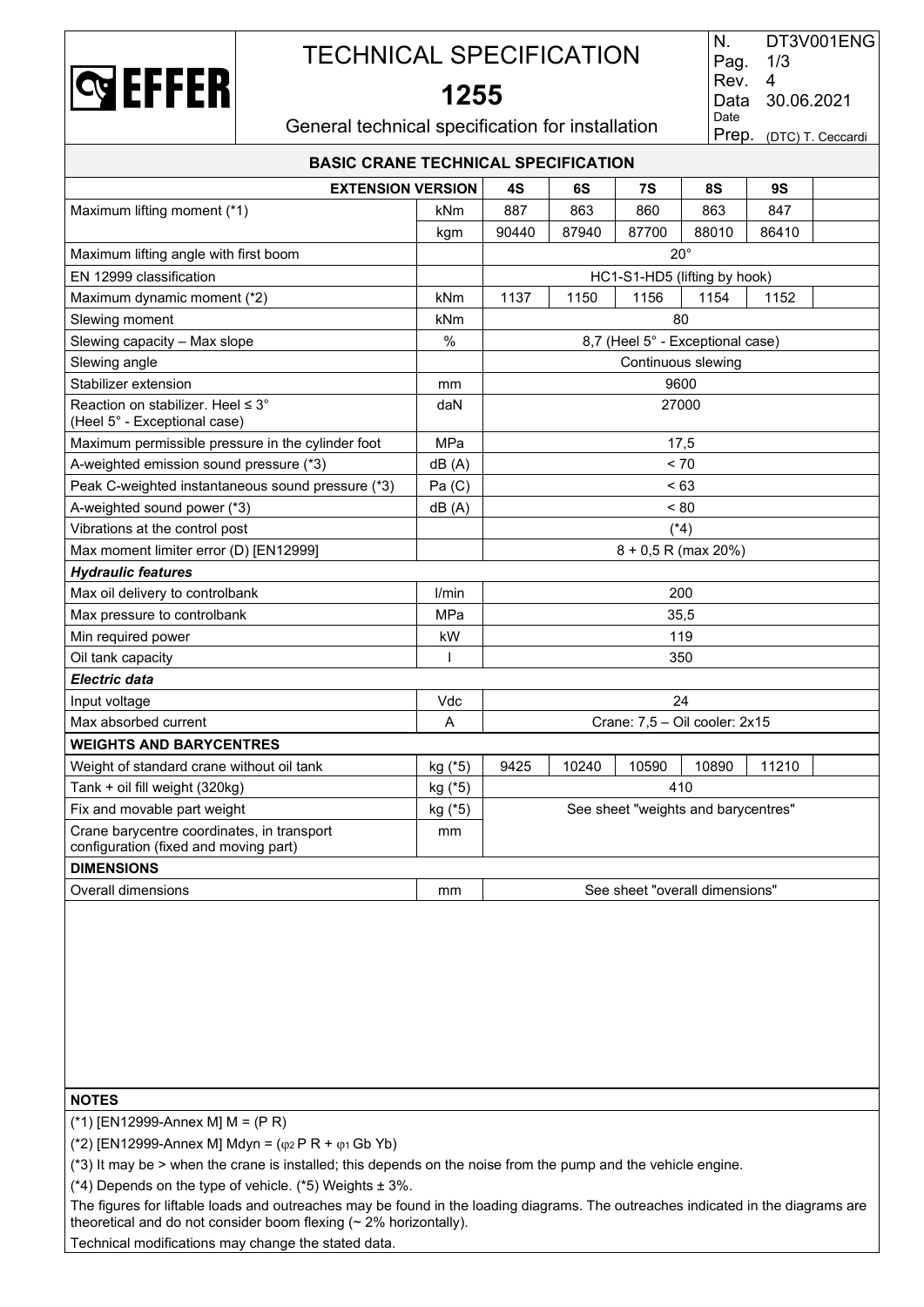

# TECHNICAL SPECIFICATION

# **1255**

Pag. 2/3 Rev. 4

General technical specification for installation

| <b>OPTIONAL / ACCESSORIES</b>                                        |    |                     |     |     |     |     |  |  |  |
|----------------------------------------------------------------------|----|---------------------|-----|-----|-----|-----|--|--|--|
| <b>EXTENSION VERSION</b><br>6S<br>7S<br><b>8S</b><br><b>9S</b><br>4S |    |                     |     |     |     |     |  |  |  |
| <b>Basic crane hook</b>                                              |    |                     |     |     |     |     |  |  |  |
| Max capacity                                                         |    |                     |     |     | 30  |     |  |  |  |
| Weight                                                               | kg | 65                  |     |     |     |     |  |  |  |
| Holding pin diameter                                                 | mm | 50                  |     |     |     |     |  |  |  |
| <b>Supplementary controls</b>                                        |    |                     |     |     |     |     |  |  |  |
| 1 control + hoses for hose gathering device feeding                  | kg | 20                  |     |     |     |     |  |  |  |
| Hose gathering device for 1 control                                  | kg |                     | 130 | 145 | 160 | 100 |  |  |  |
| Hose reel for 1 control                                              | kg |                     |     |     |     |     |  |  |  |
| 2 controls + hoses for hose gathering device feeding                 | Кg | 40                  |     |     |     |     |  |  |  |
| Hose gathering device for 2 controls                                 | kg |                     | 180 | 205 | 225 | 180 |  |  |  |
| Hose reel for 2 controls                                             | kg |                     |     |     |     |     |  |  |  |
| More                                                                 |    |                     |     |     |     |     |  |  |  |
| Hydraulic slewing device                                             | kg | $10(n°1) - 20(n°2)$ |     |     |     |     |  |  |  |
| Extension locking pin diameter (when necessary)                      | mm |                     | 28  | 28  | 28  | 28  |  |  |  |